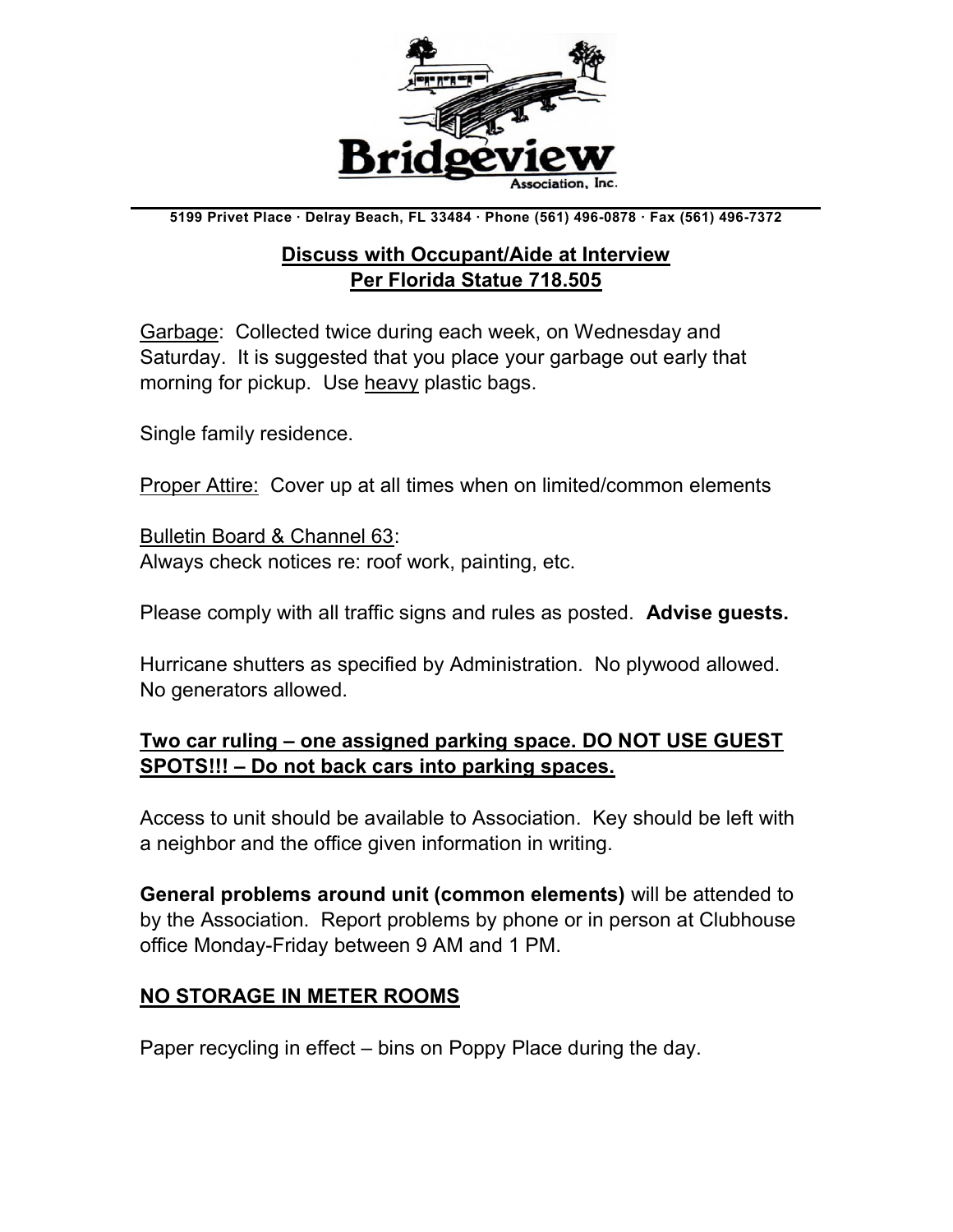# NO SOLICITING, TRUCKS, PICK-UPS, MOTOR HOMES, CAMPERS, BOAT TRAILERS, MOTORCYCLES, MOPEDS NO BACK PARKING RULES APPLY TO ALL RESIDENTS, OWNERS & GUESTS

## NO TRESPASSING



5199 Privet Place ∙ Delray Beach, FL 33484 ∙ Phone (561) 496-0878 ∙ Fax (561) 496-7372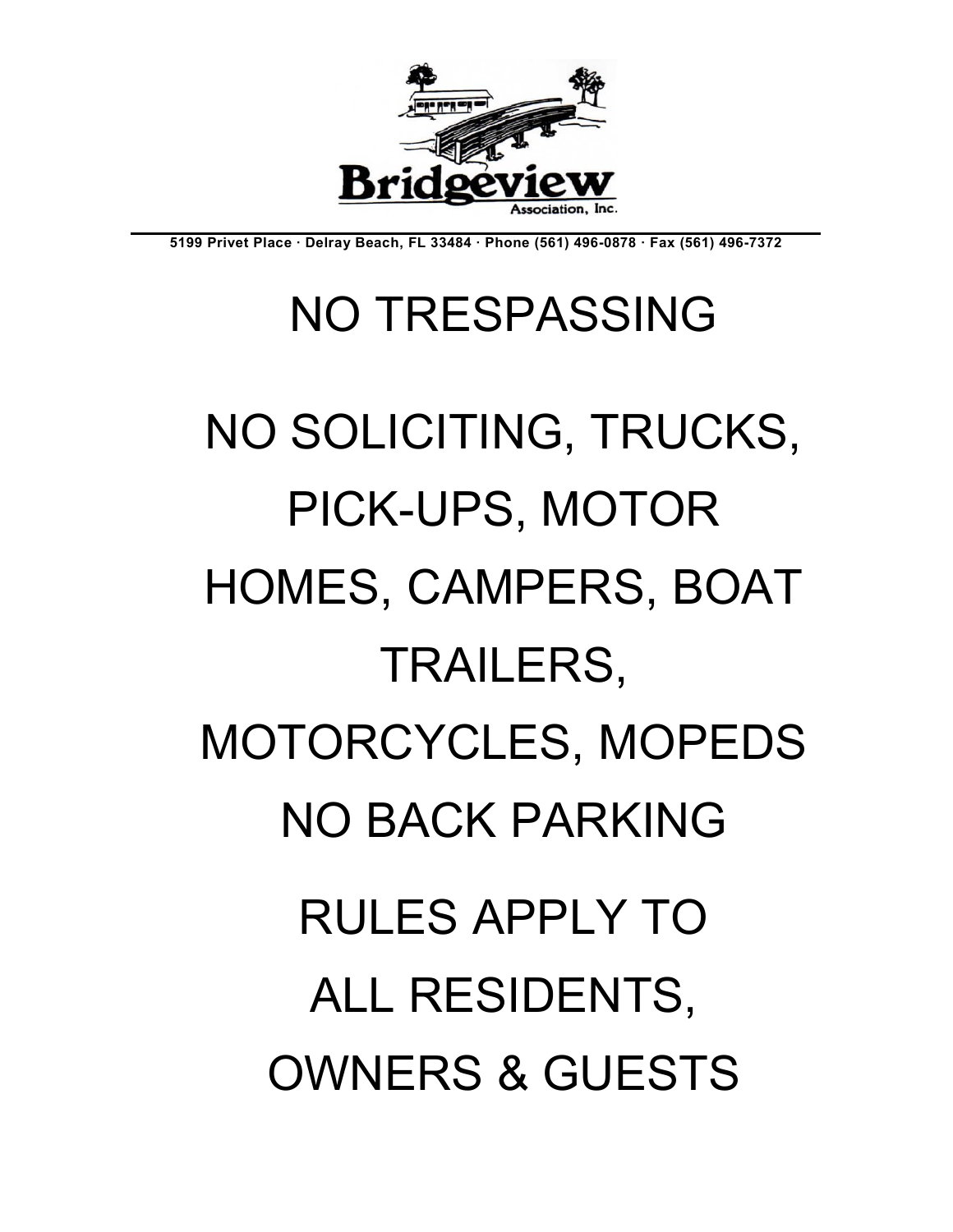#### Parking Guidelines

The following guidelines shall apply with regard to permitted and prohibited vehicles on the condominium property:

- I. ONLY passenger automobiles equipped with original automobile manufacturer's factory design passenger bodies and station wagons may park on the condominium properties. The only exception is passenger vehicles for the handicapped with the appropriate state permit.
- II. Without limiting the general provisions set forth above, the following types of vehicles WILL NOT be permitted to park on the condominium property except as provided by sub-paragraph III below:
	- a. Commercial vehicles of any type:
	- b. Vans defined for the purpose of this rule as vans without windows on all body panels or converted from paneled vans (conversion vans);
	- c. Motorcycles or other two-wheeled motorized vehicles;
	- d. Limousines or "stretch" limousines;
	- e. Trucks, including but limited to, pick-up trucks, and light pick-up trucks of whatever nature, small trucks or any vehicle with a passenger cab and cargo bed, whether covered or uncovered, whether with a bed top or without, the term cargo be being specifically intended to refer to those vehicles with a bed exposed to the elements or covered by a top (as an after-market device) which are designed, manufactured, marketed or sold primarily for the purpose of carrying cargo rather than passengers. This prohibition does not apply to sport utility vehicles (defined for the purpose of this rule as private passenger vehicles which are primarily designed and used for non-commercial purposes, such as Jeep Cherokees and Ford Explorers);
	- f. Agricultural vehicles;
	- g. Dune buggies;
	- h. Any trailer or other device transportable by vehicular towing;
	- i. Semis; tractors or tractor trailers;
	- j. Buses;
	- k. Travel trailers;
	- l. Boats and boat trailers with or without boats;
	- m. Vehicles which are not fully mechanically inoperable or not currently licensed for use;
	- n. Motorcycle delivery wagons;
	- o. Recreational vehicles
	- p. Mobile homes or mobile houses;
	- q. Truck mounted campers attached or detached form the truck chassis;
	- r. Motor homes or motor houses;
	- s. Motor vehicles not having any bodies whatever or incomplete buggies;
	- t. Swamp buggies;
	- u. Passenger automobiles that have been converted to a different type of vehicle by replacing the original body, or by modifying the exterior and/or interior of the vehicle.
- III. While engaged in making deliveries or service calls, trucks and other commercial vehicles may be parked in designated areas for short periods, but not overnight.
- IV. All vehicles parked on the condominium property contrary to the provisions contained herein shall be subject to being towed in accordance with Section 715.07, Florida Statutes, as amended from time to time, at the expense of the owner of the vehicle. Towing shall not be the exclusive remedy of the Association.
- V. Notwithstanding anything herein to the contrary, but subject to paragraph III, no vehicle or other device shall be permitted to park on condominium property for other than delivery purposes, if its dimensions exceed the dimensions of the parking space assigned or designated.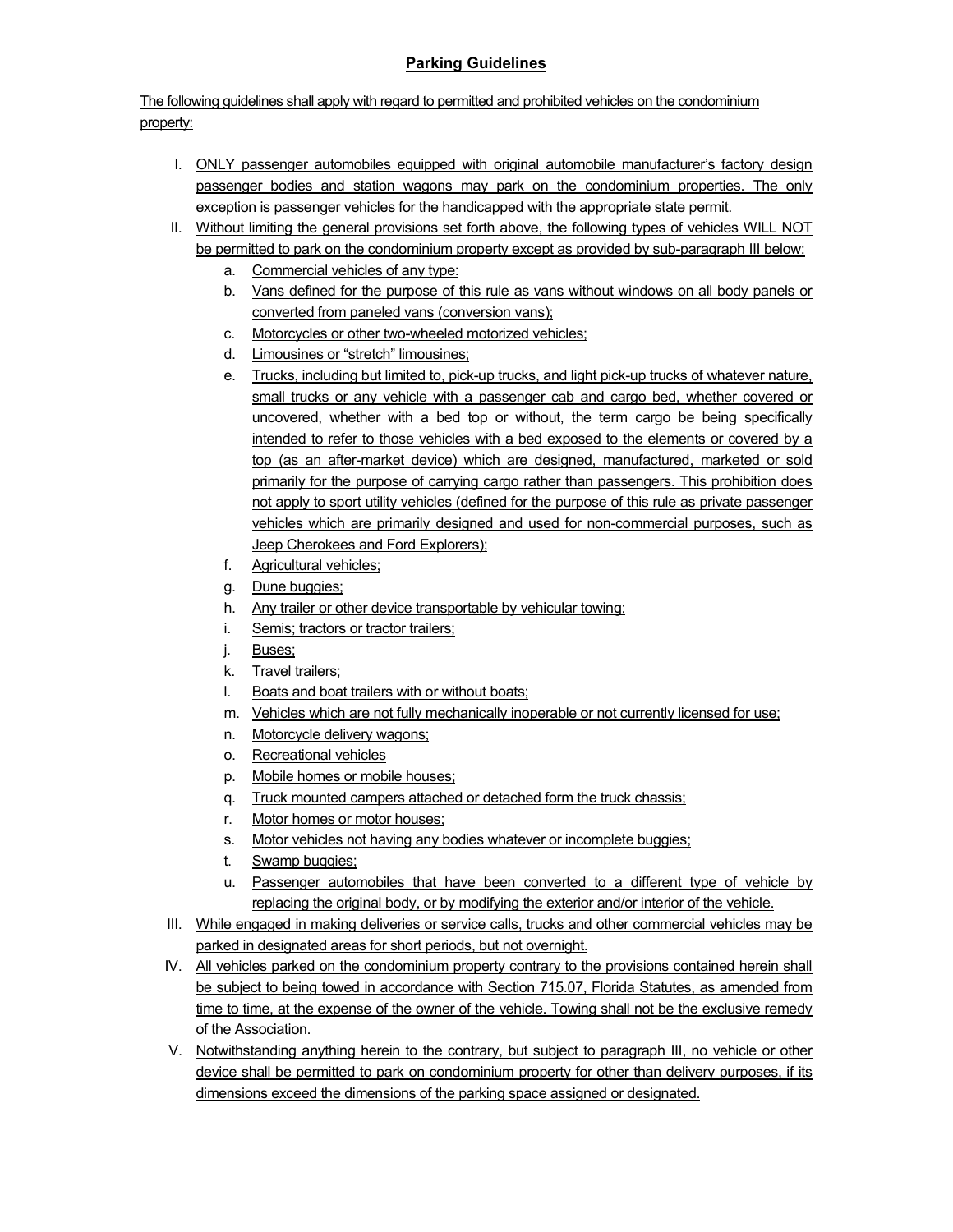

5199 Privet Place ∙ Delray Beach, FL 33484 ∙ Phone (561) 496-0878 ∙ Fax (561) 496-7372

Having been fully advised and alerted to the requirements regarding the Rules and Regulations including the Condominium Declaration and By-Laws of the Bridgeview Condominium.

I hereby declare that I/We meet all these requirements, understand them and will abide by all the above.

Name

 $\mathcal{L}_\text{max}$  and  $\mathcal{L}_\text{max}$  and  $\mathcal{L}_\text{max}$  and  $\mathcal{L}_\text{max}$ 

Date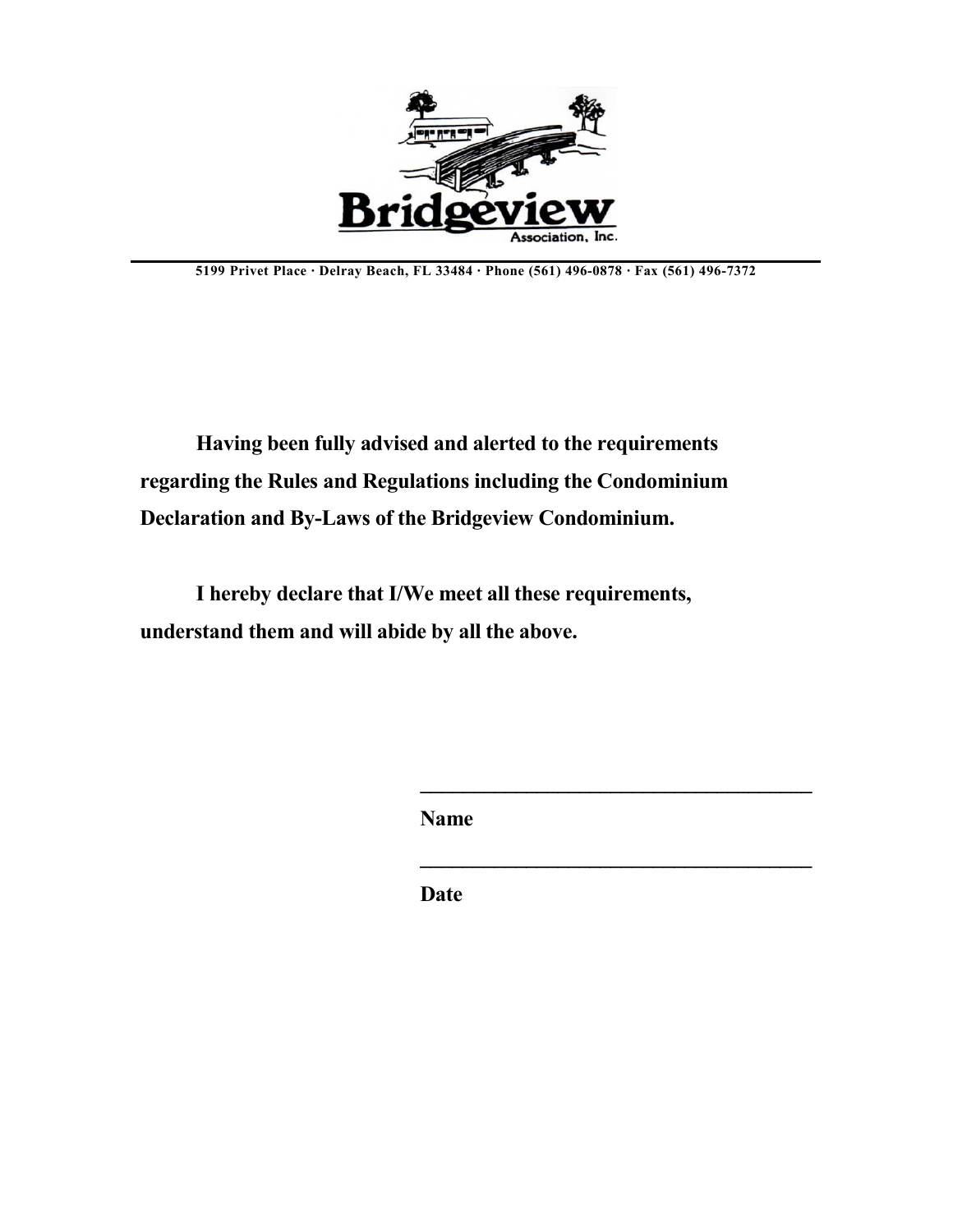

5199 Privet Place ∙ Delray Beach, FL 33484 ∙ Phone (561) 496-0878 ∙ Fax (561) 496-7372

## IMPORTANT REGULATION FOR AN ADULT COMMUNITY – PLEASE READ AND SIGN

AT LEAST ONE RESIDENT MUST BE 55 OR OVER. NO ONE UNDER 55 IS ALLOWED TO LIVE IN THE UNIT BY THEMSELVES AT ANY TIME. IN THE EVENT WHERE THE PERSON IS UNDER 55 AND IS RESIDING IN THE UNIT ALONE, THE ASSOCIATION WILL INSTITUTE LEGAL PROCEEDINGS WHICH WILL BE PAID BY THE UNIT OWNER.

UNIT OWNER

 $\mathcal{L}_\text{max}$  , where  $\mathcal{L}_\text{max}$  and  $\mathcal{L}_\text{max}$  and  $\mathcal{L}_\text{max}$ 

RESIDENT(S)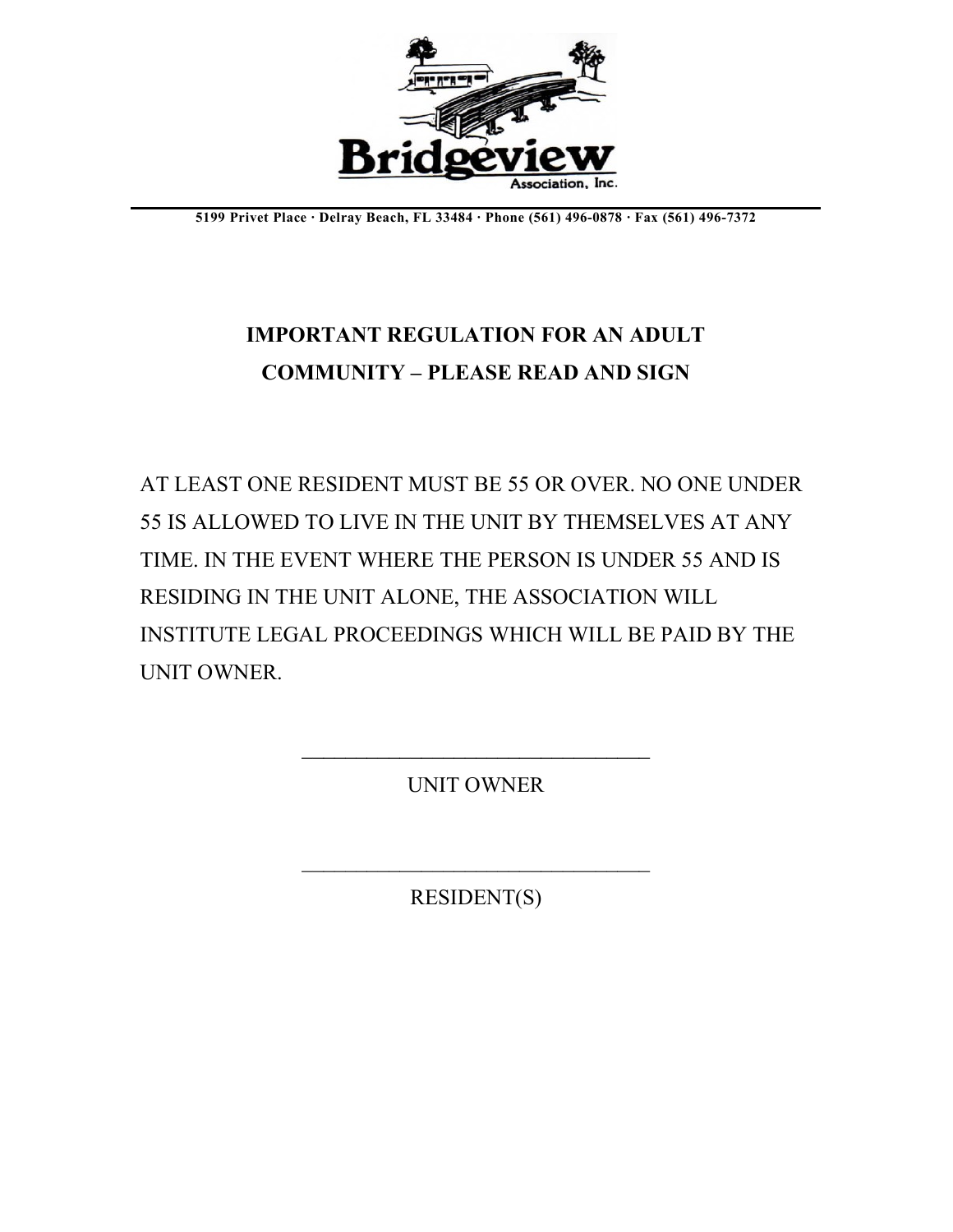G A R B A G E

TO KEEP BRIDGEVIEW CLEAN & **BEAUTIFUL** YOU MUST HELP US…. PLEASE **PUT** GARBAGE **OUT ON** WEDNESDAY & **SATURDAY** MORNINGS… BY 8:00 A.M. NO EXCEPTIONS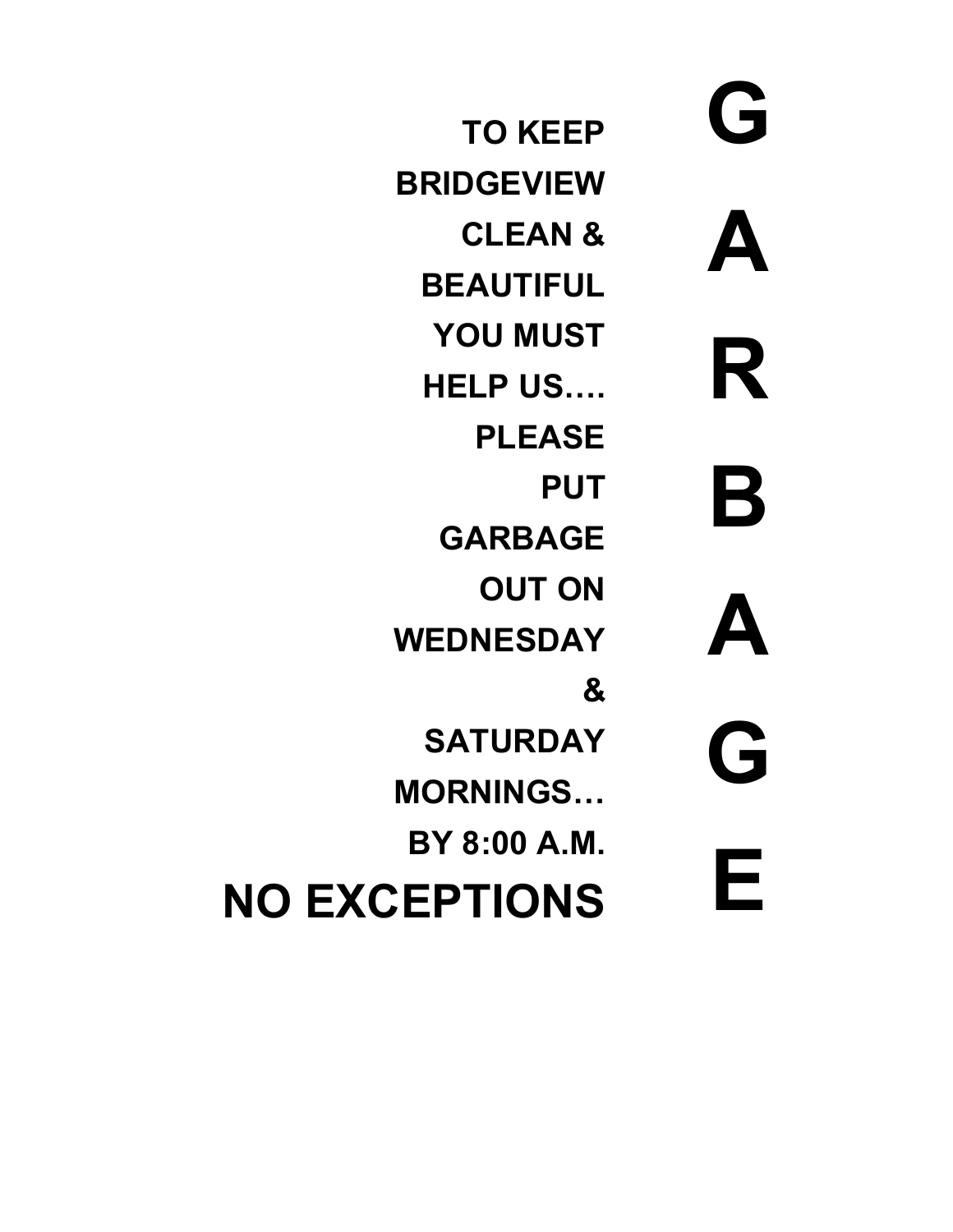

Residential Curbside Collection Service Guidelines for UNINFORPORATED Palm Beach County Residents

## GARBAGE



## TRASH/BULK ITEMS



### YARD WASTE



## RECYCLING

Collectors will provide service between 6:00 a.m. and 6:00 p.m. Please have your garbage, yard waste and recycling curbside before 6:00 a.m. on your scheduled collection day only.

#### Customer Information Service

1-888-800-7732

#### PLEASE KEEP THIS INFORMATION BROCHURE FOR FUTURE **REFERENCE**

Information. Importante. Subra Su Servicio Da Recogido. Ha Sido Proveido En Espanol Para Usted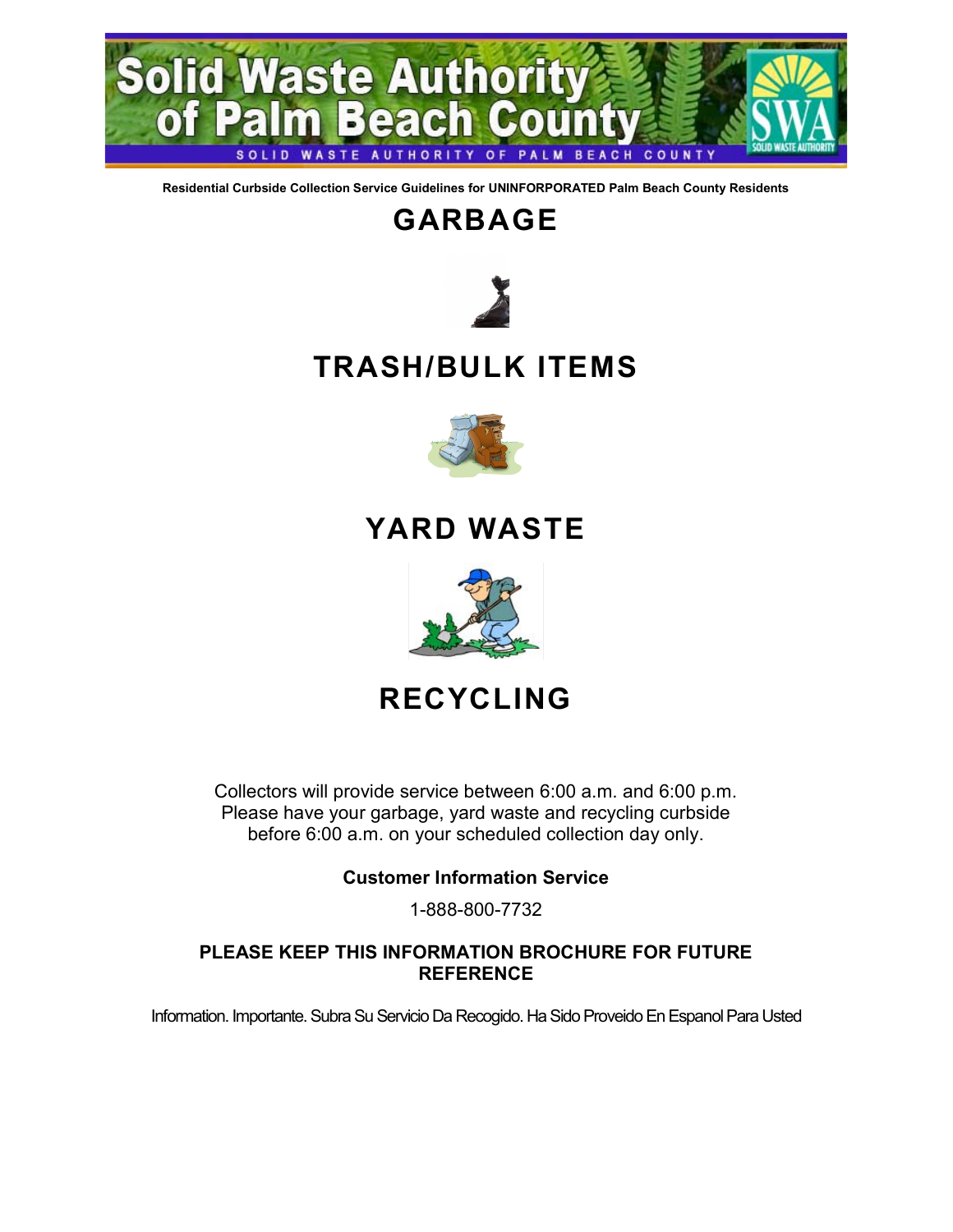#### RESIDENTIAL GARBAGE COLLECTION (2 times per week) Wednesdays and Saturdays

Holiday Collection Schedule

Unincorporated Palm Beach County residents receive regular collection service on all holidays, with the exception of Thanksgiving Day & Christmas Day. If your service falls on one of these two holidays, your items will be collected on the next scheduled service day. THERE IS NO MAKE-UP COLLECTION DAY.

#### Need More Information?

#### Call the Solid Waste Authority Customer Information Services Department at 1-888-800-7732.

All garbage must be placed in front of your home and within 6 feet of the edge of the traveled portion of the roadway. Garbage must not be stacked over water or gas meters, under low hanging branches or utility wires or within 4 feet of mail boxes or fire hydrants.

#### DO NOT MIX GARBAGE WITH YARD WASTE (VEGETATION)

Your waste hauler is not required to collect any debris that does not meet the above guidelines. If your debris does not meet guidelines and is not collected you may do one of the following:

- 1. Correct the debris to meet required collection guidelines. Once corrected it will be picked up on your next scheduled service day or:
- 2. Transport the material directly to SWA's landfill located at 6600 North Jog Road in West Palm Beach (west of the Turnpike, between 45th Street and the Beeline Highway). If you elect to transport the material to the landfill please be aware you will be charged for the disposal cost and cash is required!

SWA disposal facilities are open and haulers for unincorporated Palm Beach County run regular routes on the holidays listed below. Residents should place all debris normally collected on these days curbside by 6:00 a.m.

Even though administrative offices are closed there are customer service team members available to assist with any questions or concerns. They may be reached at 561.697.2700 or 1.866.792.4636 toll-free.

#### AGAIN, THERE WILL BE NORMAL SCHEDULED COLLECTION SERVICES ON THE FOLLOWING HOLIDAYS:

- Martin Luther King Jr. Day
- President's Day<br>• Memorial Day
- Memorial Day
- Independence Day
- Labor Day
- Veteran's Day
- **•** Christmas Eve<br>• New Year's Eve
- New Year's Eve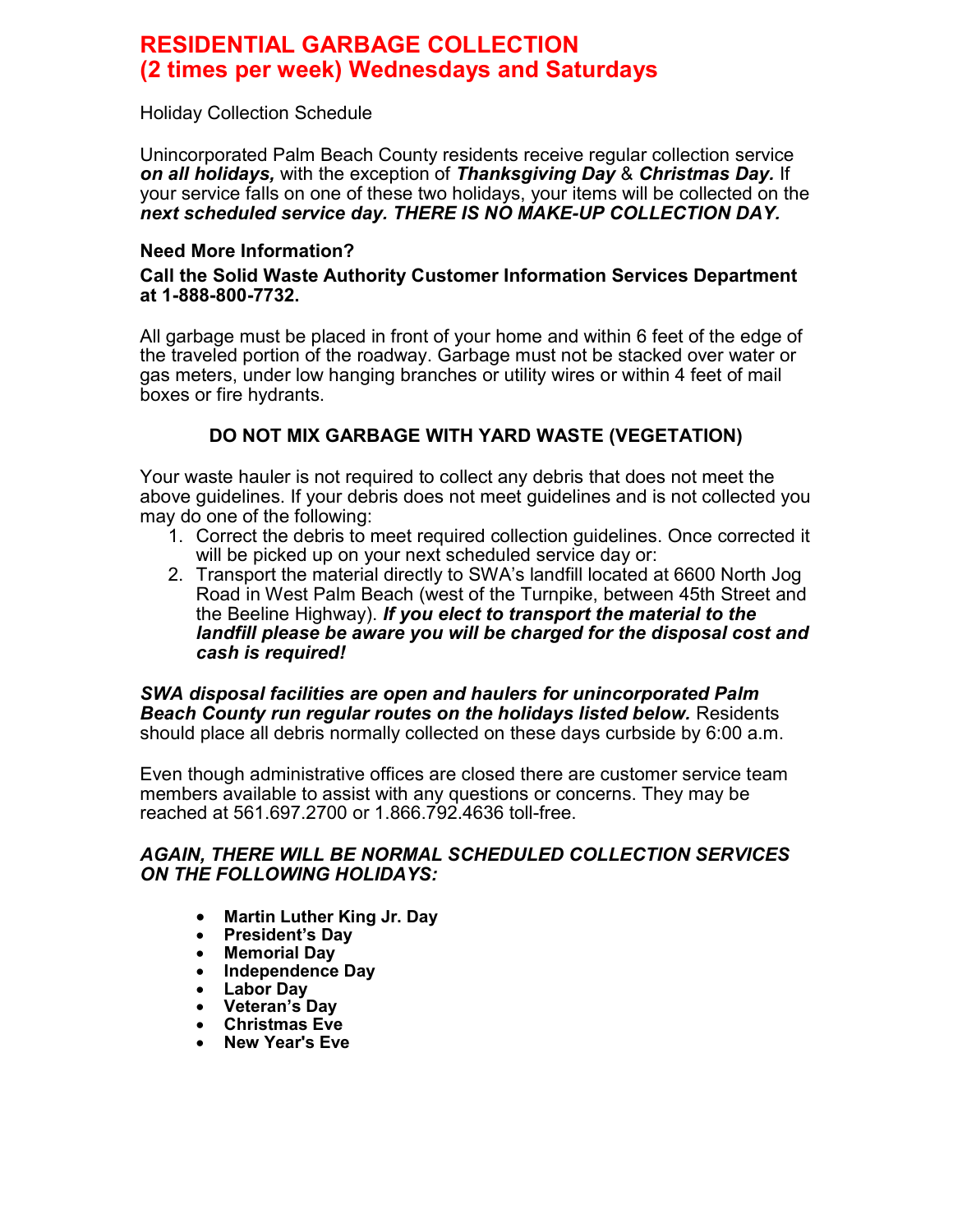#### TRASH/BULK COLLECTION (2 times per week) Wednesdays and Saturdays

#### Bulk Items

Discarded furniture and appliances as well as other household items including toilets, bathtubs, water softeners, and similar household goods that will not fit into a standard garbage can is collected twice per week and may be placed curbside with the regular household garbage.

#### For safety reasons:

Please remove or seal doors on refrigerators, freezers, washers and dryers before placing outside for collection so that children can not crawl inside and become trapped.

All mirrors, glass doors, glass table tops, pane glass windows, etc. must be broken up and containerized in solid containers (no plastic bags). Container and contents must weigh less than 50 pounds.

#### Do not mix bulk items with vegetation.

#### Construction Debris

Debris from **minor home repairs** such as replacing a rotted piece of trim or a broken tile. Construction debris is limited to 2 cubic yards per collection day (equal to a standard size refrigerator) and must follow the 50/50 rule. Debris must be containerized in standard 32-50 gallon cans or sealed plastic bags. Containers and contents can weigh no more than 50 pounds. Carpeting must be cut to 4 foot lengths, rolled up and weigh less than 50 pounds.

#### With the exception of carpeting, any construction debris from minor home repairs that is placed upon the ground and not containerized will not be collected.

Your waste hauler is not required to collect any debris that does not meet the above guide-lines. If your debris does not meet guidelines and is not collected you may do one of the following:

- 1. Correct the debris to meet required collection guidelines. Once corrected it will be picked up on your next scheduled service day or:
- 2. Contact your current waste hauler for their contracted special service fee.
- 3. Contact any other private hauler listed in the Yellow Pages under "Rubbish Removal" for their collection rate.
- 4. Transport the material directly to SWA's landfill located at 6600 North Jog Road in West Palm Beach (west of the Turnpike, between 45th Street and the Beeline Highway). If you elect to transport the material to the landfill please be aware you will be charged for the disposal cost and cash is required!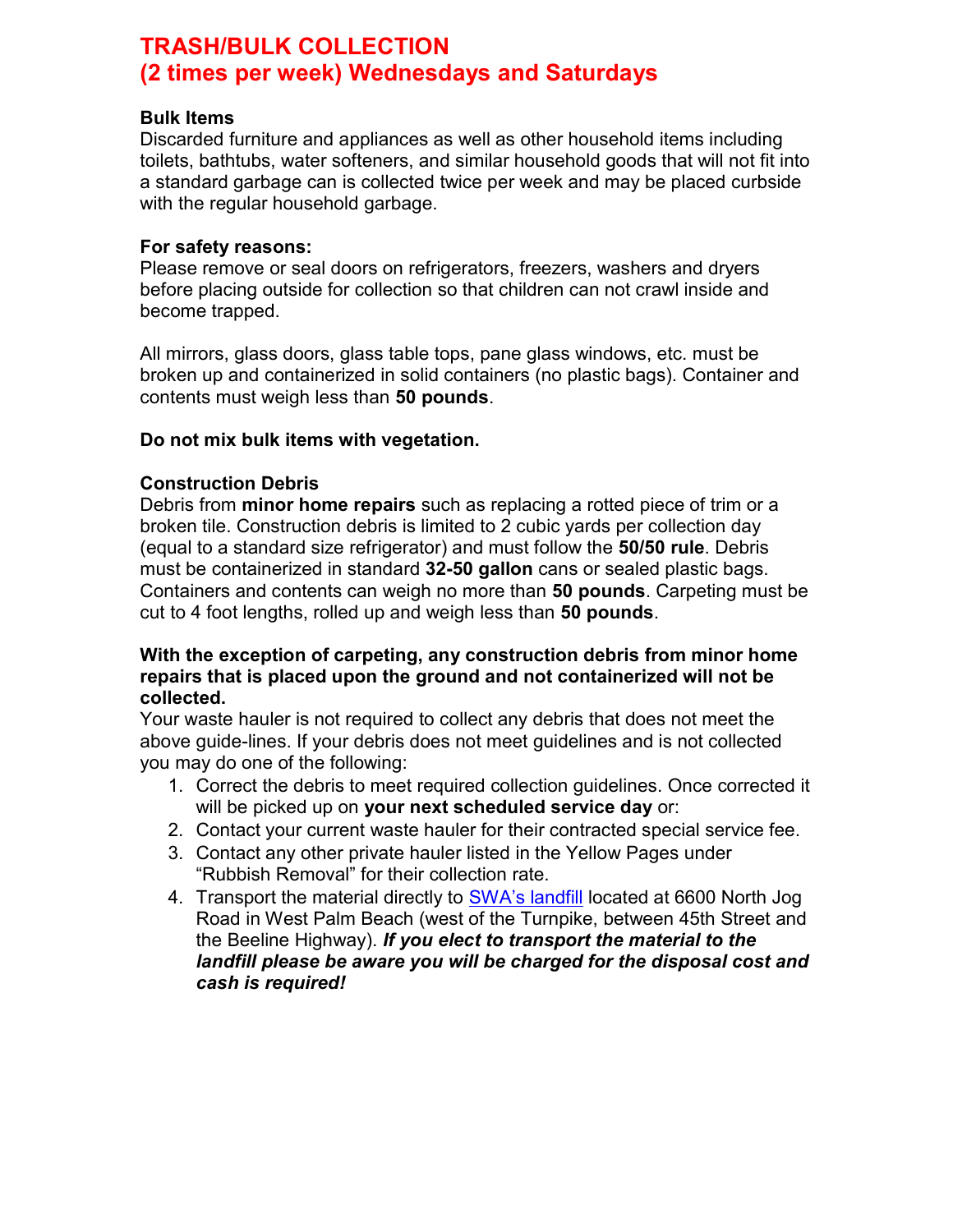#### RESIDENTIAL YARD WASTE (VEGETATION) COLLECTION (For yard waste, call Bridgeview's office and we'll place a work order)

Yard waste includes debris from **routine residential yard maintenance** only. It does not include debris generated from land clearing or tree removal. All vegetation must be kept separate from other debris and be dirt and sand free.

Yard waste is collected manually by a different truck other than the garbage and is limited to 6 cubic yards (cy) per week (the equivalent of 3 standard refrigerators). All yard waste, with the exception of tree branches and palm fronds, must be containerized in standard 32-50 gallon cans or sealed plastic bags. Containers and contents can not weigh more than 50 pounds. Branches must be 6 feet or less in length and **50 pounds** or less in weight.

#### DO NOT MIX YARD WASTE (VEGETATION) WITH GARBAGE OR ANY OTHER DEBRIS

Your waste hauler is not required to collect any debris that does not meet the above guidelines. If your debris does not meet guidelines and is not collected you may do one of the following:

- 1. Correct the debris to meet required collection guidelines. Once corrected it will be picked up on your next scheduled service day or:
- 2. Pay your current waste hauler a contracted special service fee of \$9.00 per cubic yard to collect as is.
- 3. Contact any other private hauler listed in the Yellow Pages under "Rubbish Removal" for their collection rate.
- 4. Transport the material directly to SWA's landfill located at 6600 North Jog Road in West Palm Beach (west of the Turnpike, between 45th Street and the Beeline Highway). If you elect to transport the material to the landfill please be aware you will be charged for the disposal cost and cash is required!

Also note that SWA does not assess vacant lots therefore they do not receive collection service. Only lots with an assessed residential structure on them are entitled to receive collection service.

#### Curbside Recycling (1 time per week)

Ĩ Residents receiving curbside recycling container service are allowed unlimited 18 gallon yellow or blue recycling bins provided by the Solid Waste Authority for recycling use only. No other containers will be serviced by the hauler.

In your **yellow bin** please place the following items:

- Newspapers
- Magazines/Catalogs
- Unwanted Mail
- School/Office Papers
- Phone Books
- Paper Bag
- ALL Cardboard Boxes (includes beverage cartons, tissue boxes, dry food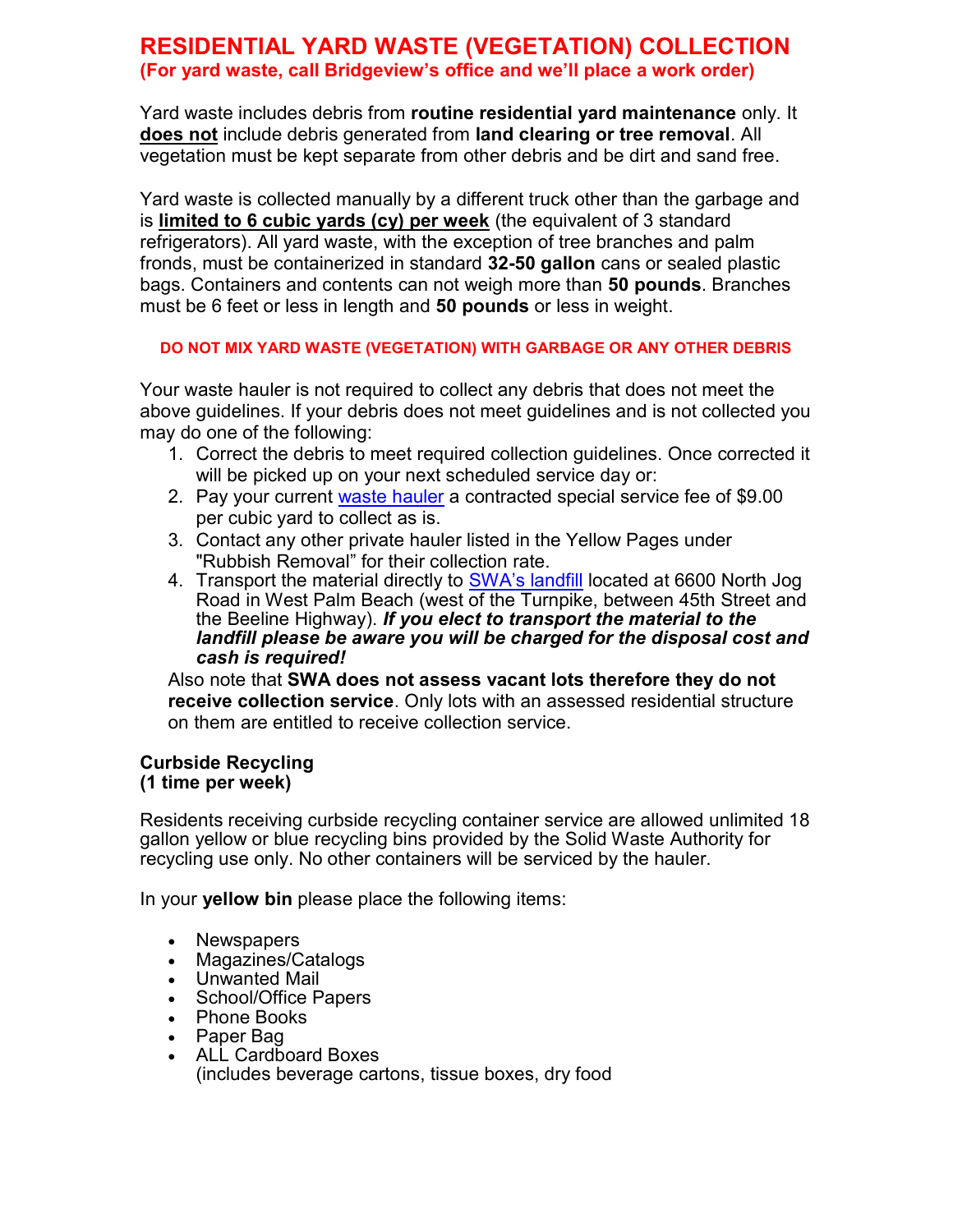boxes, corrugated cardboard. Boxes must be flattened and cut to  $3' \times 3'$  maximum.)

• Please place shredded paper in a brown paper bag, fold the top down to secure and place in your yellow bin. No plastic bags please!

In your **blue bin** please place the following items:

- Plastic Containers #1 #7
- Steel Cans
- Aluminum Cans
- Aluminum Foil and Pie Plates \*
- Drink Boxes
- Milk and Juice Cartons
- Glass Bottles and Jars

\* The processing mills and aluminum buyers for the Solid Waste Authority NO LONGER ACCEPT aluminum foil and pie plates as recyclable material, so please throw these items into the garbage. Please be assured that the Solid Waste Authority makes every effort to reduce, reuse and recycle. These items will now likely be processed at our Renewable Energy Facility and turned into electricity.

#### Please

- No Light Bulbs, Mirrors or Plate Glass
- No Plastic Wrap
- No Plastic Bags
- No Styrofoam

#### Household Hazardous Waste (never collected curbside)



Household hazardous wastes are never collected curbside. A few examples are used motor oil, rechargeable or auto batteries, propane tanks, fluorescent light bulbs, oil based paint and pesticides.

Household hazardous waste maybe dropped at any SWA designated Household Hazardous Waste collection site at no charge to Palm Beach County residents. There is no appointment necessary. For locations, hours, and materials accepted please visit the SWA Household Hazardous Waste Home Page or call 1.866.792.4636.